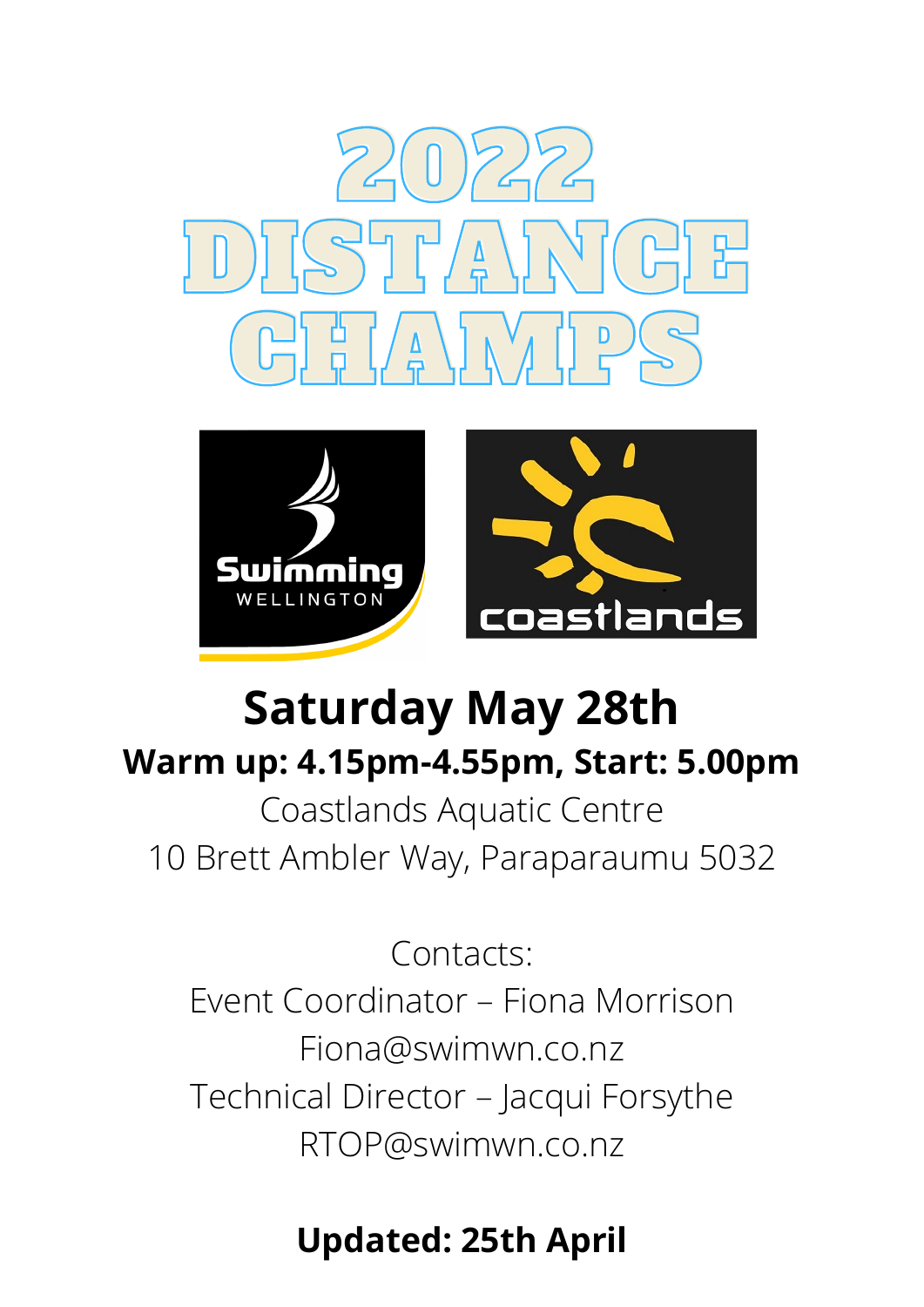

#### **Events**



#### **Meet setup**

Doors open 4.00pm, Warm up 4.15pm - 4.55pm, Start 5.00pm.

Meet will be swum under SNZ/FINA rules except where local rules and conditions apply. Pool depth is 2.4m. Self-marshalling will operate throughout the meet.

There will be medals presented for the following age groups; 12/13, 14/15, 16+. A swimmer can place in the 800m event with a split time from their 1500m event. Points will also be scored in each of the above age grous and accumulated for the final club points tally at the SW Short Course Championships to be held on June 24-26.

All 800m split times from 1500m swim will be electronic.

#### **Entry details**

This meet is open to financial SNZ registered competitive swimmers aged 12 years and over. Overseas competitors may compete subject to providing a signed Travel AuthorisationForm/Letter from their national federation.

Age as at 28th May 2022.

A swimmer may enter either the 1500m or 800m event with a NT ONLY if they have met the 400m Freestyle qualifying times of 5:40.00 for males and 6:00.00 for females (times to be held in the SNZ database).

There is a one-off entry fee of \$15.00 to enter the meet. Entries and payment will be via the SNZ Database. Entries open on 27th April 2022 and close at 23:59:59 (Midnight) on Sunday 22nd May 2022. Late entries will not be accepted. There will be no refunds for withdrawals once entries have closed.

Swimming Wellington reserves the right to restrict entries and amend the programme and will not be liable for any loss, damage or injury that may occur at this meet. All Participants must agree to comply with the Sports Anti-Doping Rules.

Protests shall be lodged as per SNZ policy 008 along with \$100 cash.

Classified para swimmers (including those with provisional classification) are eligible to compete at this meet. Para swimmers are requested to report to the Technical Director prior to the warm-up.

Strapping of muscles/joints is not permitted unless supported by a doctor or physio certificate and sighted by the Technical Director prior to the session.